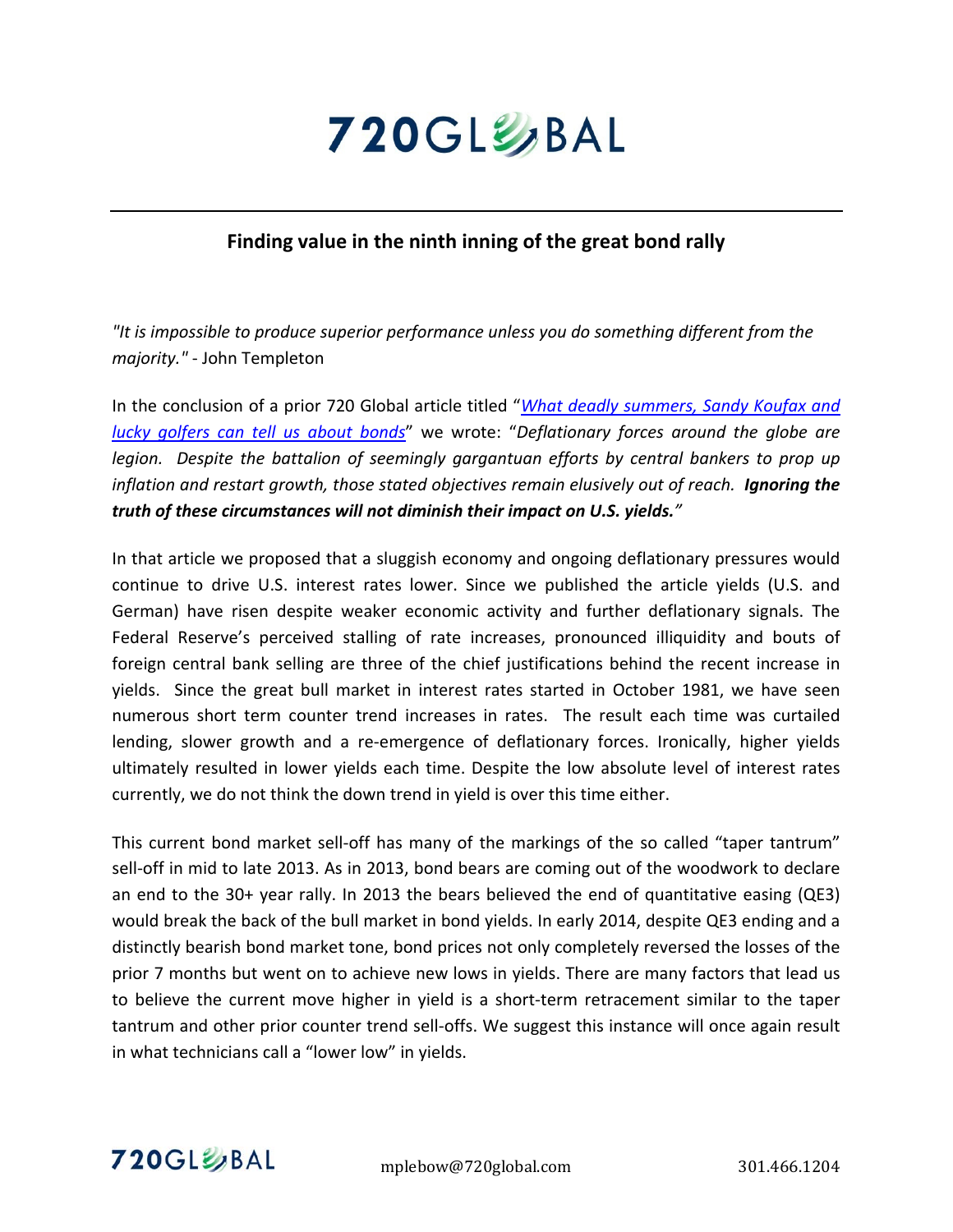



*Data Courtesy: Bloomberg*





*Data Courtesy: Bloomberg*

For investors with a similar short-term (6 months to 1 year) opinion, there are a wide selection of fixed income securities to choose from that can profit from a decrease in yields. In this analysis we present a type of security that most investors tend to overlook, municipal bond backed‐closed end mutual funds (M‐CEF's). In a bullish bond market, M‐CEF's benefit from

720GL%BAL mplebow@720global.com 301.466.1204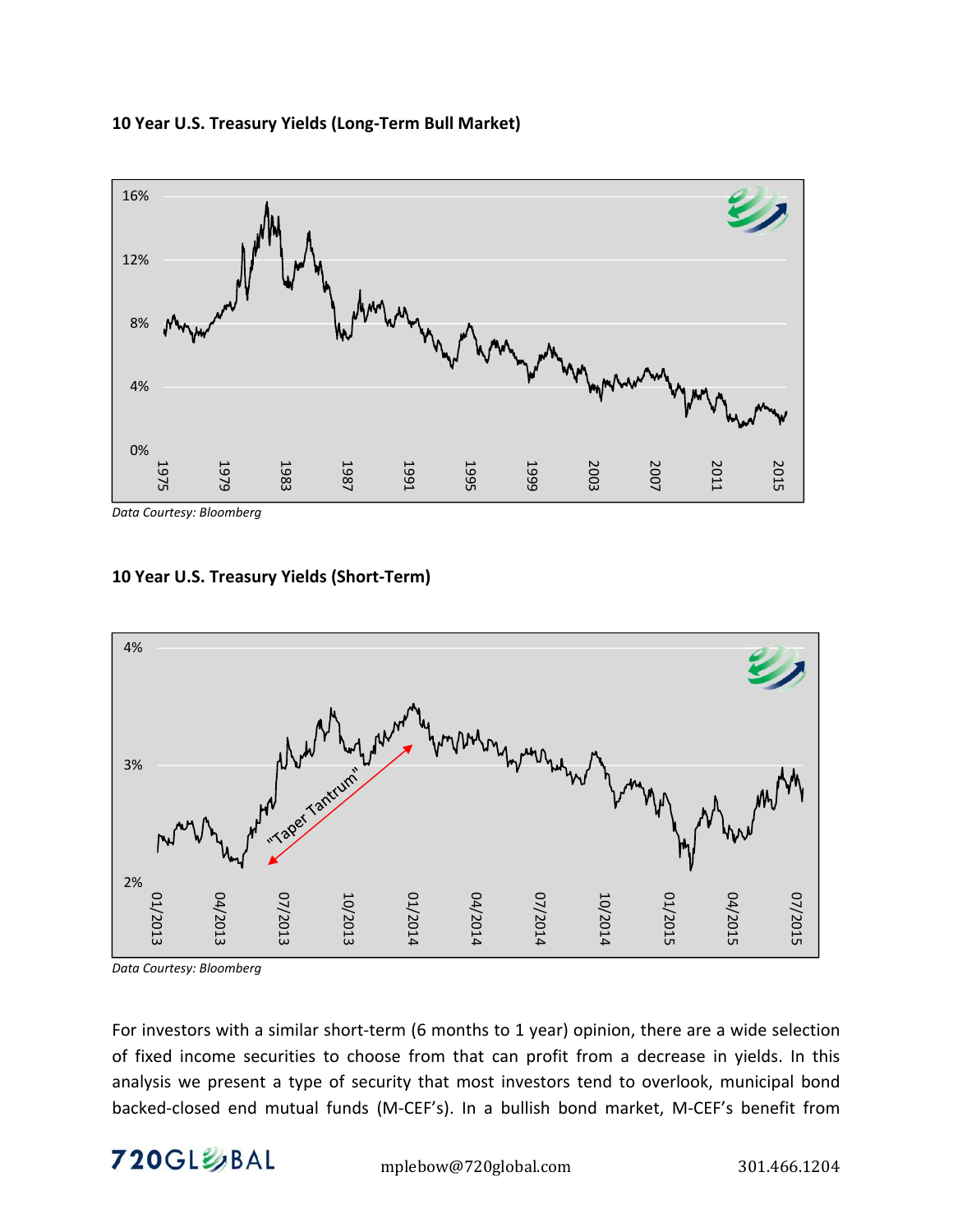lower yields and tightening spreads like most fixed income products, however they currently also offer an opportunity to indirectly purchase municipal bonds at a discount to their price. **M‐ CEF's priced at a discount offer value in a world where there is very little to be found.**

### **What are CEF's?**

Closed End Funds (CEF's) are mutual funds with a fixed number of shares, unlike most other mutual funds whose share count fluctuates daily with investor interest. Also differentiating CEF's from open ended mutual funds is the fact that CEF shares are bought or sold on exchanges, not via direct transactions with the associated mutual fund company. It is this unique feature that results in CEF's trading at a premium or discount to their net asset value (NAV).

The three biggest factors which determine why a CEF might trade at a premium or discount to its NAV are:

- 1. Strong demand and/or low supply of the fund may result in a premium, while weak demand and/or excess supply will frequently result in a discount
- 2. Quality of the fund management team
- 3. The liquidity of the underlying fund holdings

The change in the premium or discount to NAV is just one return factor determining total return for CEFs. The table below highlights all of the factors influencing the total return for M‐ CEF's.

| <b>Total Return Factor</b>       | Comment                                       |  |  |  |  |
|----------------------------------|-----------------------------------------------|--|--|--|--|
| Underlying municipal bond yields | As yields decrease, prices increase helping   |  |  |  |  |
|                                  | total return. The opposite occurs when yields |  |  |  |  |
|                                  | increase.                                     |  |  |  |  |
| Dividend (coupon)/Yield          | Most of the CEF's we researched have a yield  |  |  |  |  |
|                                  | in the ranging from 6 to 8%.                  |  |  |  |  |
| Discount divergence from NAV     | As the discount normalizes towards zero, the  |  |  |  |  |
|                                  | price of the M-CEF increases. If the discount |  |  |  |  |
|                                  | widens, the price falls.                      |  |  |  |  |
| Leverage                         | Leverage used by the M-CEFs amplify price     |  |  |  |  |
|                                  | changes (gains and losses) and dividends.     |  |  |  |  |
| Expense ratio                    | The fee that the fund manager extracts from   |  |  |  |  |
|                                  | the M-CEF's return. Higher fees erode         |  |  |  |  |
|                                  | returns.                                      |  |  |  |  |

## **Selecting the right M‐CEF**

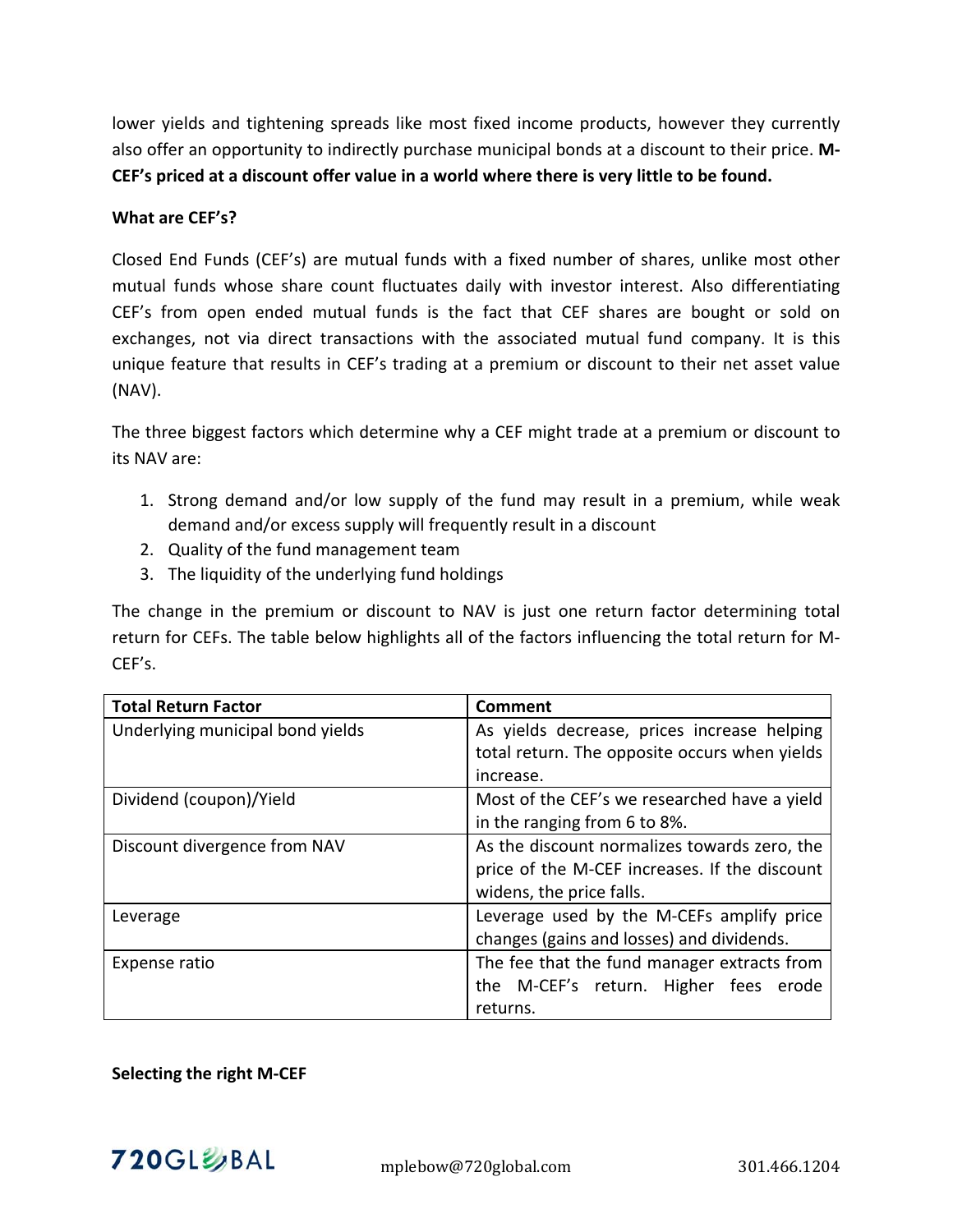We analyzed 50 M-CEF's taking into account the following attributes: current discount to NAV, 2013/2014 performance, expense ratio, underlying bond ratings, specific holdings, duration, and leverage. The table below shows some of the funds we analyzed and a sampling of the statistics used in our analysis. The 8 M‐CEFs highlighted in blue offer what we deem the best value based upon certain self‐imposed factors and risk constraints.

|                      |                                          |                | <b>Current</b><br><b>Premium or</b> | Lowest             |                |               |                  |           |
|----------------------|------------------------------------------|----------------|-------------------------------------|--------------------|----------------|---------------|------------------|-----------|
|                      |                                          | <b>Current</b> | <b>Discount to</b>                  | <b>Discount to</b> | <b>Expense</b> |               | <b>Effective</b> |           |
| <b>Ticker</b>        | <b>Name</b>                              | Yield %        | <b>NAV</b>                          | <b>NAV 2013</b>    | <b>Ratio %</b> | <b>Rating</b> | <b>Duration</b>  | Leverage  |
| <b>LEO US Equity</b> | <b>DREYFUS STRATEGIC MUNICIPAL:</b>      | 6.89           | $-8.33$                             | $-7.86$            | 0.90           | bbb-          | 5.31             | 33.8000 % |
| <b>DSM US Equity</b> | <b>DREYFUS STRATEGIC MUNI BD FE</b>      | 6.85           | $-8.43$                             | $-8.56$            | 0.89           | bbb           | 5.90             | 30.8700 % |
| <b>MUI US Equity</b> | <b>BLACKROCK MUNI INTERM DURA</b>        | 5.94           | $-12.09$                            | $-11.50$           | 1.00           | bbb           | 5.19             | 30.1000 % |
| <b>VKQ US Equity</b> | <b>INVESCO MUNICIPAL TRUST</b>           | 6.77           | $-11.72$                            | $-12.50$           | 1.02           | bbb-          | 7.27             | 37.0000 % |
| <b>NEA US Equity</b> | NUVEEN AMT-FREE MUNI INC FD              | 6.39           | $-12.38$                            | $-13.67$           | 0.61           | bbb           | 7.59             | 39.0300 % |
| <b>NQU US Equity</b> | <b>NUVEEN QUAL INC MUNI FD</b>           | 6.16           | $-12.81$                            | $-14.04$           | 0.81           | bbb-          | 7.13             | 40.0600 % |
| <b>NQS US Equity</b> | NUVEEN SEL QUAL MUNI FD                  | 5.98           | $-12.51$                            | $-14.31$           | 0.63           | bbb           | 7.88             | 40.3100 % |
| <b>EIM US Equity</b> | <b>EATON VANCE MUNICIPAL BOND</b>        | 6.32           | $-11.26$                            | $-11.50$           | 0.43           | a             | 3.01             | 40.9800 % |
| <b>NMO US Equity</b> | <b>NUVEEN MUNI MKT OPP FD</b>            | 6.18           | $-12.90$                            | $-14.09$           | 1.76           | bbb           | 6.47             | 39.3800 % |
| <b>NPP US Equity</b> | NUVEEN PERF PLUS MUNI FD                 | 6.57           | $-10.90$                            | $-12.03$           | 1.76           | bbb           | 6.86             | 40.0000 % |
| <b>MAV US Equity</b> | PIONEER MUNI HI INC ADV TRST             | 8.81           | 3.45                                | 6.67               | 1.22           | $bb+$         | 10.42            | 31.9000 % |
| <b>NXZ US Equity</b> | NUVEEN DIV ADV MUNI FD 2                 | 6.28           | $-13.23$                            | $-13.61$           | 1.60           | bbb-          | 7.78             | 35.7800 % |
| <b>NPI US Equity</b> | NUVEEN PREM INC MUNI FD                  | 6.41           | $-12.97$                            | $-13.12$           | 1.58           | bbb           | 8.56             | 39.2200 % |
|                      | MMD US Equity MAINSTAY DEFINEDTERM MUNIC | 6.75           | $-7.61$                             | $-9.85$            | 1.02           | bbb-          | 5.80             | 35.5000 % |
| <b>NMA US Equity</b> | <b>NUVEEN MUNI ADV FD</b>                | 6.15           | $-13.48$                            | $-13.99$           | 1.71           | bbb           | 7.86             | 37.6700 % |
| <b>IQI US Equity</b> | <b>INVESCO QUALITY MUNI INC TR</b>       | 6.61           | $-12.14$                            | $-12.33$           | 0.52           | bbb           | 5.28             | 35.4000 % |
| <b>VGM US equity</b> | <b>INVESCO TRUST FOR INVESTMEN</b>       | 7.00           | $-10.63$                            | $-12.24$           | 1.02           | bbb           | 7.10             | 38.0000 % |
| <b>PML US Equity</b> | PIMCO MUNICIPAL INCOME FD II             | 6.71           | $-2.84$                             | $-5.09$            | 1.16           | $bb+$         | 7.18             | 35.4400 % |
| <b>NPM US Equity</b> | <b>NUVEEN PREM INC MUNI FD 2</b>         | 6.48           | $-11.64$                            | $-13.56$           | 1.58           | bbb           | 7.32             | 40.1900 % |
| <b>BFK US Equity</b> | <b>BLACKROCK MUNICIPAL INC TRST</b>      | 6.74           | $-7.55$                             | $-7.93$            | 1.07           | bbb-          | 6.12             | 27.6000 % |
| <b>KTF US Equity</b> | <b>DEUTSCHE MUNICIPAL INCOME 1</b>       | 6.72           | $-4.86$                             | $-7.15$            | 0.88           | bbb+          | 4.05             | 36.0000 % |
| <b>NIO US Equity</b> | <b>NUVEEN MUNI OPP FD</b>                | 6.45           | $-11.05$                            | $-11.42$           | 0.93           | bbb           | 7.35             | 39.7100 % |
| <b>NEV US Equity</b> | <b>NUVEEN ENH MUNI VALUE FD</b>          | 6.61           | $-4.88$                             | $-9.43$            | 1.08           | $bb+$         | 6.71             | 35.4800 % |
| <b>OIA US Equity</b> | <b>INVESCO MUNICIPAL INCOME OF</b>       | 5.94           | $-10.11$                            | $-11.18$           | 0.69           | bb            | 8.42             | 6.1100 %  |
| <b>PMX US Equity</b> | PIMCO MUNI INCOME FUND III               | 7.00           | $-0.37$                             | $-0.64$            | 1.23           | bbb-          | 7.86             | 37.8500 % |
| <b>NQI US Equity</b> | <b>NUVEEN QUAL MUNI FD</b>               | 5.22           | $-13.45$                            | $-14.34$           | 0.56           | bbb           | 7.29             | 38.9900 % |
| <b>MYD US Equity</b> | <b>BLACKROCK MUNIYIELD FUND</b>          | 6.78           | $-6.62$                             | $-8.74$            | 1.20           | bbb           | 6.24             | 38.4000 % |
| <b>MFM US Equity</b> | MFS MUNICIPAL INCOME TRUST               | 6.07           | $-10.73$                            | $-11.72$           | 1.74           | $bb+$         | 7.00             | 28.0000 % |
| <b>NAD US Equity</b> | <b>NUVEEN DIV ADV MUNI FD</b>            | 6.50           | $-10.03$                            | $-13.51$           | 1.73           | bbb           | 6.88             | 37.0800 % |
| <b>NMZ US Equity</b> | NUVEEN MUNI HIGH INC OPP FD              | 7.01           | $-2.66$                             | $-7.99$            | 0.19           | bb            | 7.06             | 34.6400 % |
| <b>VMO US Equity</b> | <b>INVESCO MUNICIPAL OPPORTUN</b>        | 6.55           | $-11.06$                            | $-12.33$           | 0.91           | bbb           | 7.12             | 39.0000 % |

*Data Courtesy: Bloomberg, Morningstar and various fund prospectuses*

Listed below are considerations for investing in M‐CEFs:

 M‐CEF's should represent a piece of a fixed income allocation and not the entire allocation. While the yield and potential price return are alluring, they also introduce a unique level of risk. Diversifying within the fixed income arena will mitigate specific risks of holding M‐CEFs and in particular municipal bonds. Given the current news regarding Puerto Rico and worsening fiscal problems of other states and municipalities, diversification should not be taken lightly.

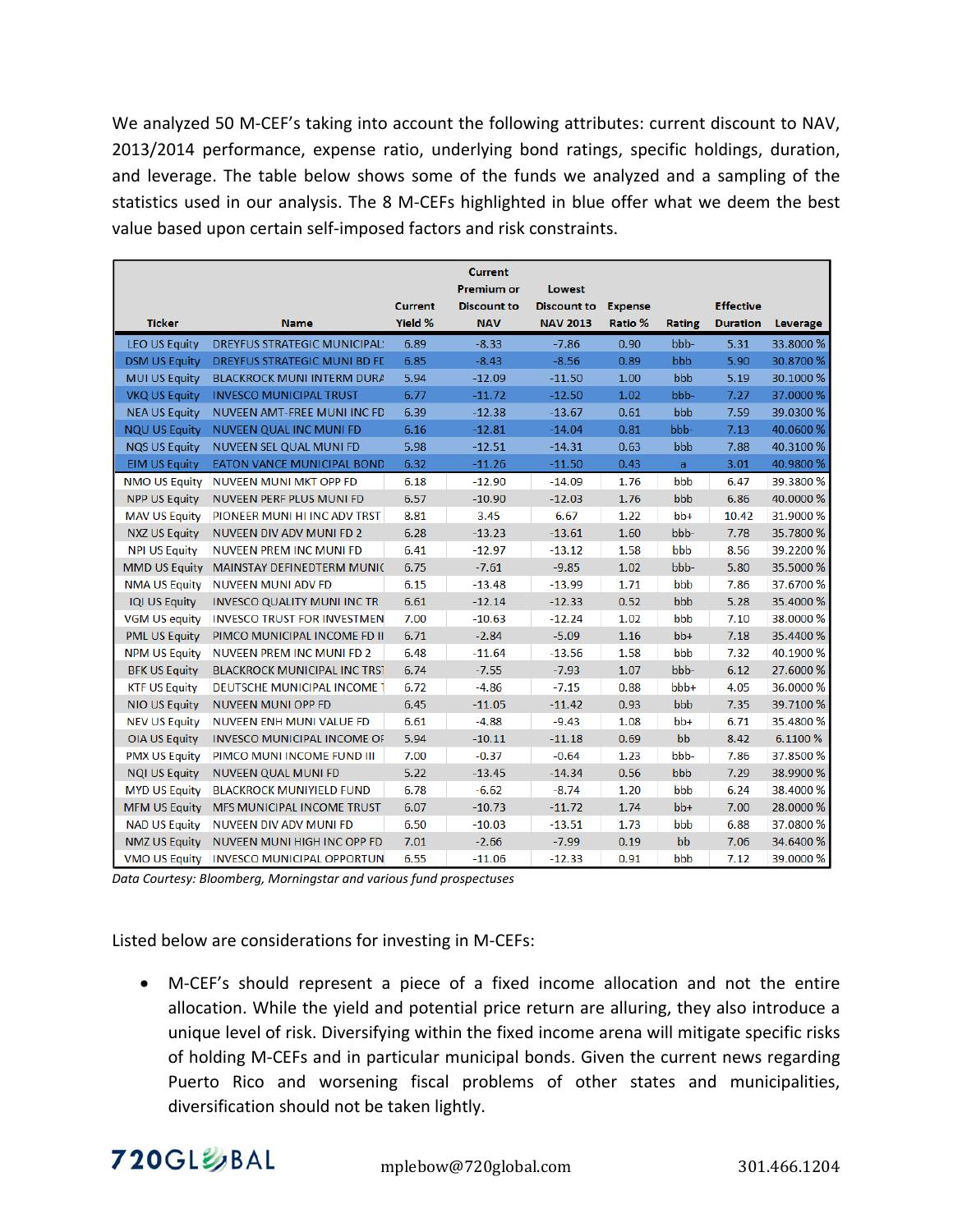- Market timing is very hard. Investors in M-CEFs should scale into purchases over time. Investors that bought M‐CEF's 3‐4 months before the rally began in 2013 still profited handsomely from their decisions (shown in the chart below).
- Diversify amongst M‐CEF's. Different managers and funds provide access to a wider array of underlying bonds which limits the potential difficulties that one manager or a certain bond can cause.
- Liquidity can be an issue. It is common for less than 150,000 shares of M‐CEF's to trade in a given day. As a result, bid‐offer spreads may be a little wider than those to which one may be accustomed. Buying over time with discipline makes it harder for market makers to take advantage of a buyer.
- Monitor the discount. As the discount normalizes one should consider re-allocating a portion of M‐CEF holdings to deeper discounted M‐CEF's or to other traditional fixed income products.
- Many CEF's have tax advantages. Consider each clients need for tax efficiency and be sure to analyze returns on an after tax basis.

## **Comparable performance 2013/2014**

The chart below contrasts the selected M‐CEFs (those shaded in blue in table above) to a comparable U.S Treasury ETF and municipal bond ETF over different time frames including the 2013 swoon and the 2014 rally. As noted earlier, investors in M‐CEF's that were 3‐4 months early in 2013 still profited handsomely from their decisions (see the September 2013 – May 2014 time frame below). For reference purposes the "temper tantrum" occurred from April through December of 2013. During this period 10‐ year yields increased 1.35%. Starting in January of 2014, yields reversed course and fell 1.43% over the following 13 months.

## **Annualized Returns – M‐CEFs vs U.S. Treasuries and Municipal Bonds**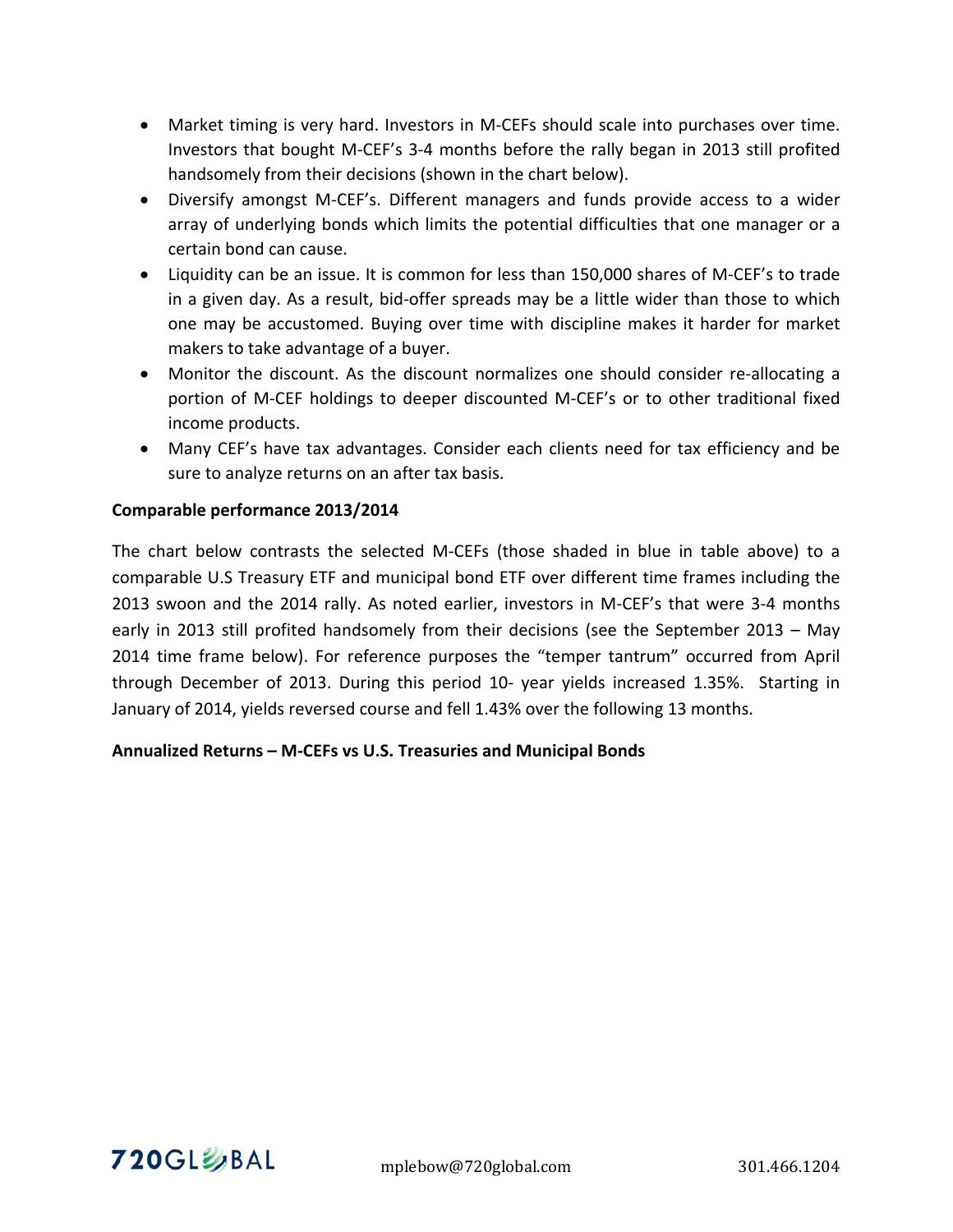

*Data Courtesy: Bloomberg*

If the recent bond rise in bond yields is in fact a counter trend that ultimately results in lower yields, M‐CEFs offer unique value. A normalization of the CEF discounts in such an environment has the potential to make a good bond call a great trade.

*Please keep in mind ‐ prior performance is not necessarily indicative of future results.* 

*720 Global research is available for re‐branding and customization for distribution to your clients.* 



*<sup>720</sup> Global is an investment consultant, specializing in macroeconomic research, valuations, asset allocation, and risk management. Our objective is to provide professional investment managers with unique and relevant information that can be incorporated into their investment process to enhance performance and marketing. We assist our clients in differentiating themselves from the crowd with a focus on value, performance and a clear, lucid assessment of global market and economic dynamics.*